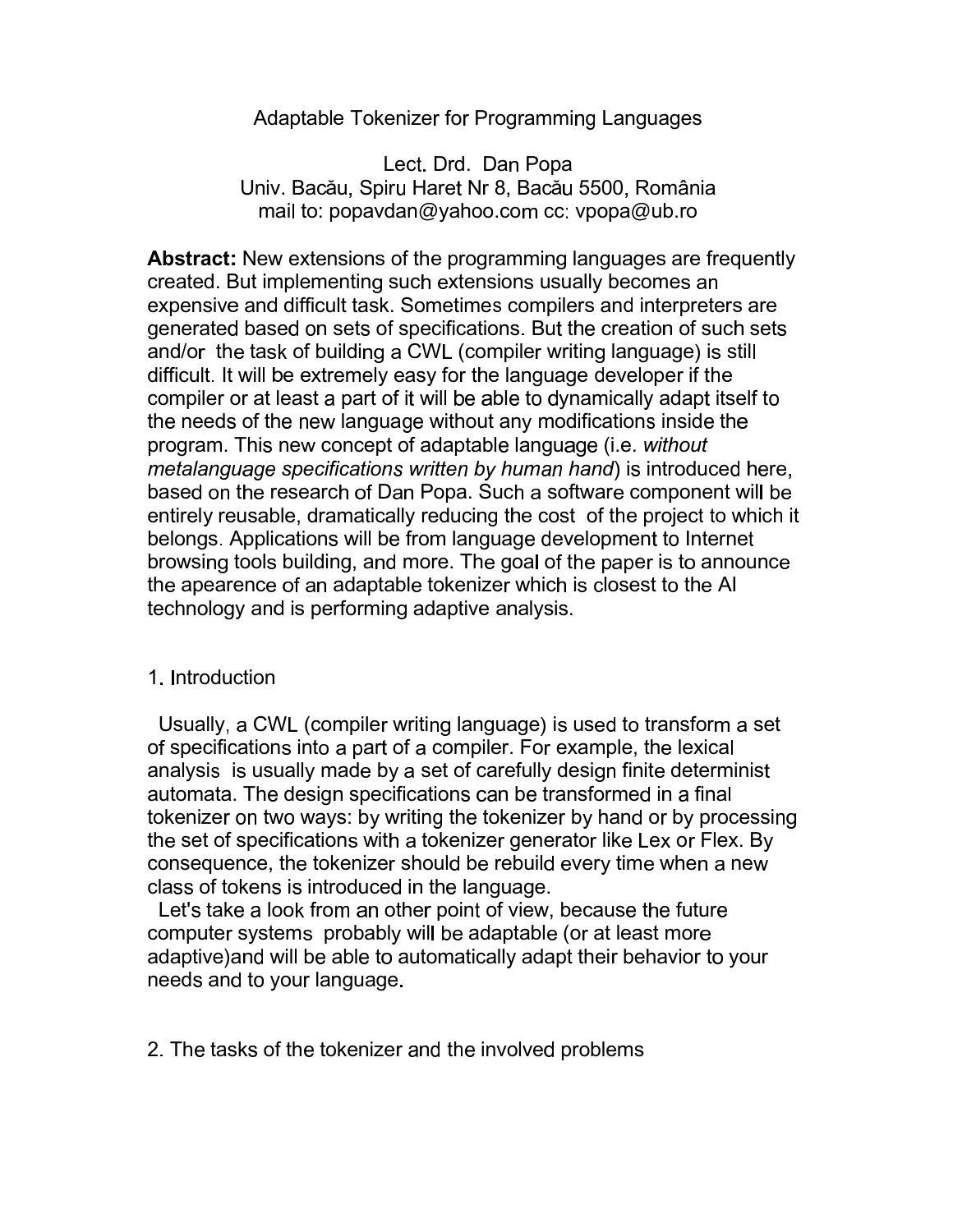The main task of a tokenizer (or lexical analysis tool) is to cut the stream of characters from the input. It is the most visible, but it is not the heavy one. The next one is to *classify* the atoms in groups like: numbers, identifiers, operators etc ... This is highly important. Tipical tokenizers are only able to recognize the classes of atoms which have already been built in the program of the tokenizer itself.

On the opposite side, It will be easy for an adaptable (or adaptive) to kenizer to learn new patterns of the atoms (words, numbers, identifiers, operators) which it had never ever seen before. The problem of recognizing new cathegories of atoms is in fact more difficult that the reader believes. Let's see the main difficulty:

## The problem is how to realize that an other complex word is in fact a generalization of a previous one ! Remember, the rules are not known !

Let's take some examples:

a) 41 is a number. If an other number, like 1245 will come from the input stream, how did the tokenizer realize that it belongs to the same group?

b) 12.34 is a real number. Will be the tokenizer smart enough to tell that 456.8775 belongs to the same group?

c) If a strange kind of atom is coming from the input followed by a similar and maybe more complex one, how can the tokenizer realize that this new similar atom belongs to the same class?

In fact, in our opinion, the difficult task of an adaptable tokenizer, which is able to learn by itself, is to *generalize* the informations it has processed in such a great mode that similarly tokens will be accepted as being parts of a previous identified class. During the research we had solved this problem by using a special data structure, which is not a set of finite automata. It did not used genetic algorithms or neural networks.

Let's see how the adaptable tokenizer is built:

3. Structure of the adaptable tokenizer

The adaptable tokenizer consists of some simple pieces:

- The buffer which stores the string to be processed.

- A classifier routine (GetClassCode) which is able to separate the digits (0,1,2,3,4,5,6,7,8,9,0), the letters of the alphabet ('a','b', 'c' ...'z', 'A', 'B' ...'Z') and the remaining symbols (';' "<", ">" ....everything). The space is considered the tokens separator because to say if "JOIANA" (or "JOEANA") is a pair of tokens (one of them being "ANA") is impossible without an inserted space in the middle of the sequence.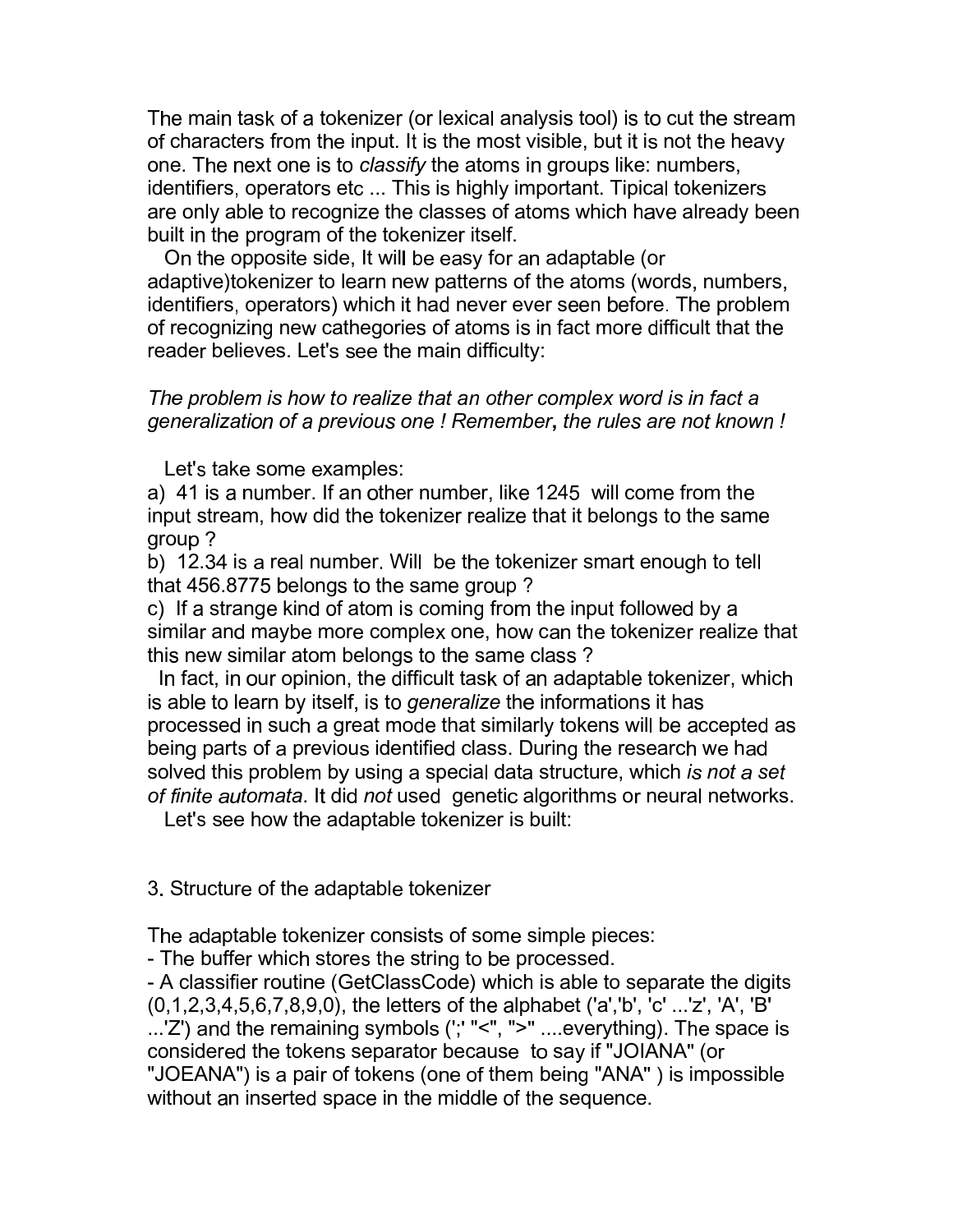Remark: In the learning phase of the adaptable tokenizing process, the space (" ") between tokens should be necessary. But after the system had learned the classes of tokens, the informations extracted from it's data structure may be used to generate a classic, non adaptable and non space dependent tokenizer, if you wish.

- A special data structure (SDS). It acts as a self constructed base of extensions. This is the third piece.

- The mechanism used for generalization which is based mainly on the (SDS) properties. It allows the tokenizer to accept a generalization of a previous token as an element of a known class of tokens. In this case, a new class of token will not be created.

- The main loop of the Learning procedure is using the ClassCode Numbers given by GetClassCode routine and stores it in the SDS. (That's it, we are forced to clasify somehow the symbols of thealphabet) itself, before the process.) When the current token ends, the data inside the SDS reflects the atom's class.

4. Alghorithm of this adaptable (adaptive) tokenizer

In the first phase the tokenizer is able to learn new kinds of atoms. Every new kind is getting a new number. The following alghorithm is used:

**REPEAT** 

Store the atom's informations in the SDS. **UNTIL TheAtomIsFinished** IF TheCreatedSignature get us something new. **THEN Inc(ClassNumber)** Display. Write Str("A new class of atoms!") **ELSE RollBack FND** 

The sequence of informations concerning the new atom is stored in the SDS. It may or it may not match an old signature.

When the atom ends, the tokenizer is looking for something new in the signature. If found, then a new kind of atoms have been discovered.

Otherwise the SDS is cleared, by removing the data entered by the previous loop. Let's remark the fact that such a procedure may basically double the time of the analysis, in the worst case. This means "when all the atoms belong to the same type".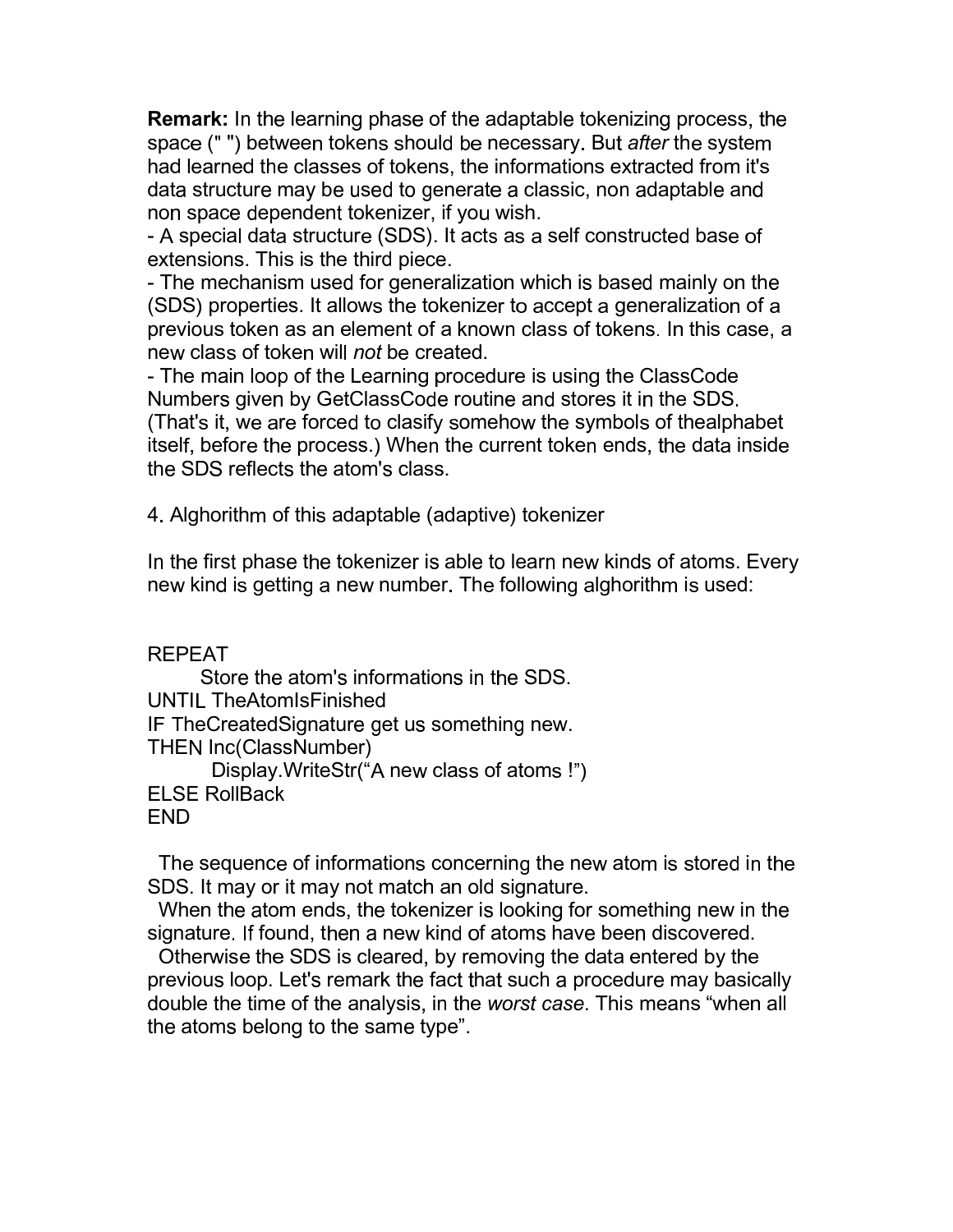5. Running the adaptable tokenizer

The prototype of the tokenizer build during February 2004 in Bacău, Romania had only a 80 characters buffer. In order to respect the history and the language of the author, the output of the computer was recorded as it was. The English speaker is asked to tolerate some romanian words in the listing below and to look for the values of the set of classes, during the sequential processing of the tokens. In fact this is the goal of the adaptable tokenizer, to process texts which had been written in, virtually, every language. If a new kind of token is revealed, it's number is added to the set, as you can see below:

DUmmy Precise LEXical analizer - DUPLEX The Ultimate Adaptable Lexical Analizer v.0.27.II.2004 (c) Copyright by Dan Popa 2004 popavdan@yahoo.com<br>A week-end project by a non PH.D. from Bacau, Romania mail to: popavdan@yahoo.com or vpopa@ub.ro Buffer Cleared ! Enter the text preceded by a space, followed by spaces: > Carmen 1971 a indragit motanul 6.07.2001 Processing atom # C a r m e n 0 noua clasa de atomi lexicali ! Setul de clase - Set Of Clases:  $\{ 1, \}$ Processing atom #  $\overline{2}$ 1 9 7 1 0 noua clasa de atomi lexicali ! Setul de clase - Set Of Clases:  $\{ 1, 2, \}$ Processing atom #  $\overline{\phantom{a}}$ a 0 clasa veche de atomi lexicali, nimic nou de facut ! Setul de clase - Set Of Clases:  $\{ 1, 2, \}$ Processing atom #  $\overline{4}$ i n d r a g i t  $\overline{0}$  clasa veche de atomi lexicali, nimic nou de facut !<br>Setul de clase - Set Of Clases: { 1, 2,} Processing atom # 5 motanul Oclasa veche de atomi lexicali, nimic nou de facut ! Setul de clase - Set Of Clases:  $\{ 1, 2, \}$ Processing atom # - 6 6.07.2001 O noua clasa de atomi lexicali ! Setul de clase - Set Of Clases:  $\{1, 2, 6, \}$ 

## 6 Conclusion

The first step in the new world of the adaptable language processing is made. This kind of systems are able to adapt themself to your language as you type, correctly identifying the different classes of tokens without knowing anything about them before. The adaptable (adaptive) tokenizer is build since February 2004 and it is proved to be functional.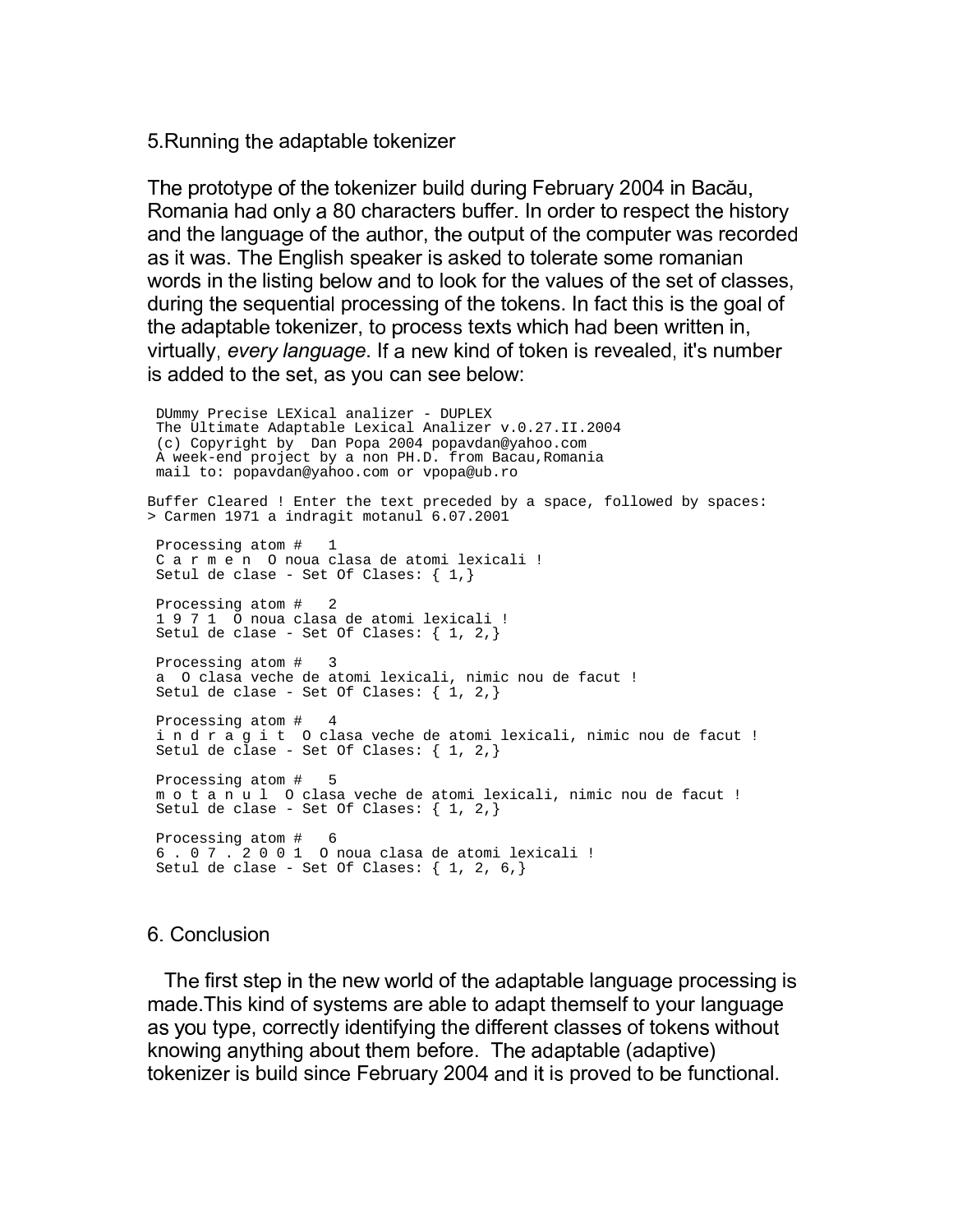The complexity of the algorithm is linear, but it is dependent by the implementation of the SDS.

To build such an adaptable tokenizer was an acceptable task, the program, written in Oberon being short (less than 300 lines of code, comments included).

So we don't need to rebuild the tokenizer every time when we are building a new language or every time when we extends an old one. The only thing to do is to run an adaptable tokenizer using a text written in the new language and save the data structure generated by it for the future analisis. Th compiler's tokenizer will use such informations instead the specifications of the language's atoms but will reject the new kind of tokens as errors.

Bibliography

| Aaby, A. Anthony                       | Introduction to Programming Languages,<br>http://cs.wwc.edu/aabyan/221 2/PLBOOK/;<br>1998-2002                                                                                                |  |
|----------------------------------------|-----------------------------------------------------------------------------------------------------------------------------------------------------------------------------------------------|--|
| Crenshaw, Jack W.                      | Let's Build a Compiler (Compiler Building<br>Tutorial 1.8, April 11, 2001) WWW resource                                                                                                       |  |
| Denning, J. Peter; Metcalfe, Robert M. |                                                                                                                                                                                               |  |
|                                        | <b>Beyound Calculation, The Next Fifty Years</b><br>Of Computing, Copernicus, Springer Verlag,<br><b>New York, 1998;</b>                                                                      |  |
|                                        | Micuṣa,D; Todoroi D; Tsapcov V; Drucioc N; Chelaru M<br>Extensibilities' Cube in Object - Oriented<br><b>Programming: Implementation of the Level-</b><br>Level-Preprocesor-Compiler, The 9th |  |
|                                        | <b>Roumanian Symp. On Computer Science:</b><br>ROSYCS'93, Iași, Univ Al. I. Cuza, pg. 265-288.                                                                                                |  |
| Pârv Bazil, Vancea Alexandru           |                                                                                                                                                                                               |  |
|                                        | Fundamentele limbajelor de programare,<br>Editura Albastră, Cluj Napoca, 1996                                                                                                                 |  |
| Popa, Dan                              | - Rezultate conexe cercetărilor despre<br>interacțiunile dintre compilatoare și<br>interpretoare, Simpozionul Internațional al                                                                |  |